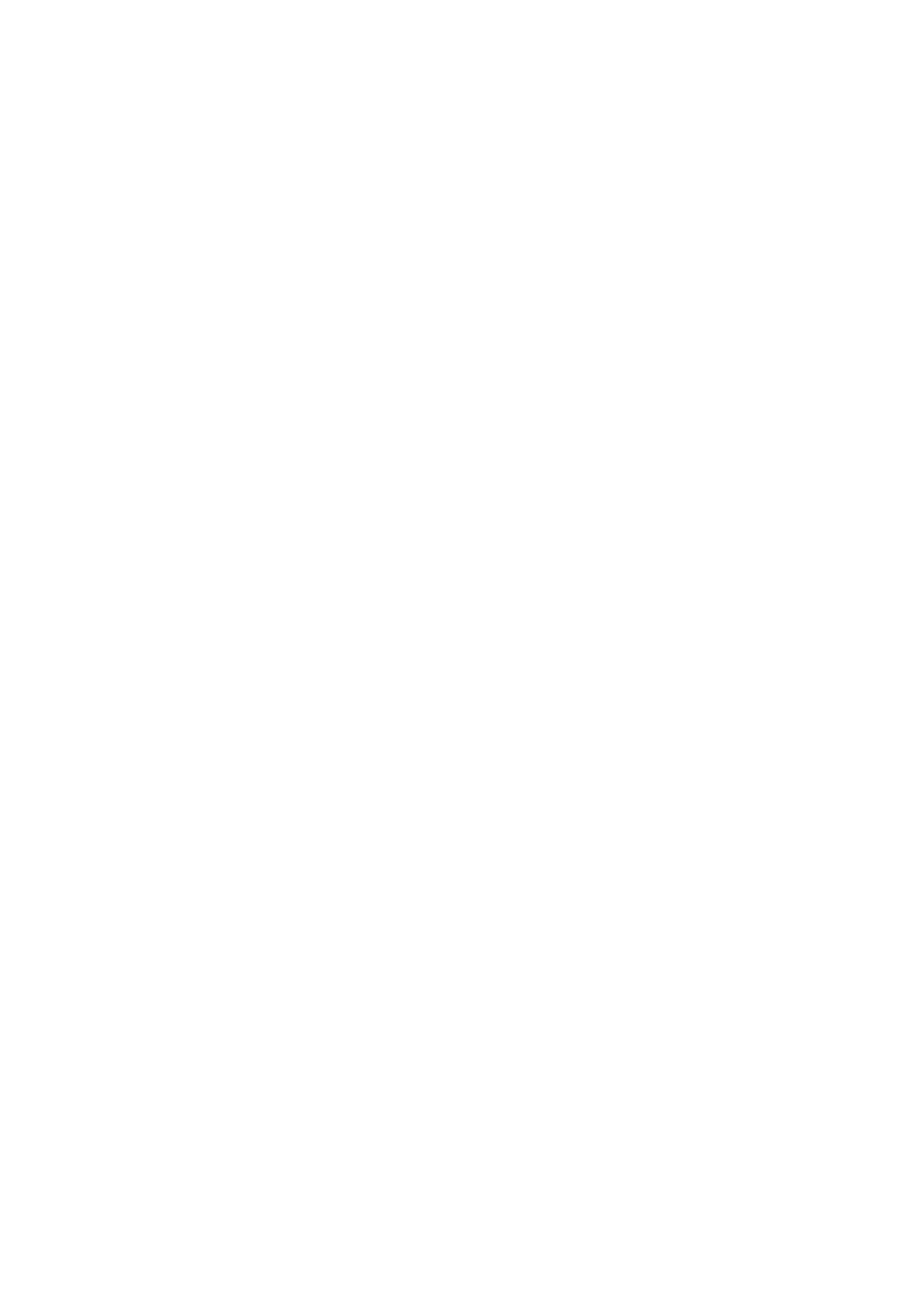| <b>Project Number</b> | FP7-619583                                                          |
|-----------------------|---------------------------------------------------------------------|
| <b>Project Title</b>  | Learn PAd<br>Model Based Social Learning for Public Administrations |

| Deliverable Number               |                | D <sub>9.2</sub>                                                                                                                                                                                                                                                     |
|----------------------------------|----------------|----------------------------------------------------------------------------------------------------------------------------------------------------------------------------------------------------------------------------------------------------------------------|
| <b>Title of Deliverable</b>      |                | Learn PAd Dissemination, and Initial Exploitation Plans                                                                                                                                                                                                              |
| <b>Nature of Deliverable</b>     |                | Report                                                                                                                                                                                                                                                               |
| <b>Dissemination level</b>       |                | Public                                                                                                                                                                                                                                                               |
| Licence                          |                | <b>Creative Commons Attribution 3.0 License</b>                                                                                                                                                                                                                      |
| <b>Version</b>                   |                | 4.0                                                                                                                                                                                                                                                                  |
| <b>Contractual Delivery Date</b> | ÷.             | 30 April, 2014                                                                                                                                                                                                                                                       |
| <b>Actual Delivery Date</b>      |                | 30 April, 2014                                                                                                                                                                                                                                                       |
| <b>Contributing WP</b>           | $\blacksquare$ | WP9 – Dissemination and Exploitation                                                                                                                                                                                                                                 |
| Editor(s)                        |                | Darius Silingas (NME)                                                                                                                                                                                                                                                |
| <b>Author(s)</b>                 |                | Antonia Bertolino (CNR), Guglielmo De Angelis (CNR),<br>Andrea Polini (UNICAM), Alfonso Pierantonio (UDA),<br>Barbara Thönssen (FHNW), Andrea Sergiacomi (MAR),<br>Jean-Pierre Lorré (LIN), Fabio Mancinelli (XWIKI),<br>Robert Woitsch (BOC), Darius Silingas (NME) |
| <b>Reviewer(s)</b>               |                | Vedran Hrgovcic (BOC)                                                                                                                                                                                                                                                |

#### **Abstract**

This document presents the planning on how Learn PAd project achievements will be disseminated towards target audiences, and the initial planning on how Learn PAd partners intend to exploit project outcomes to make impact. A dissemination strategy identifies target audiences, channels, and dissemination content. It also provides key performance indicators (KPI) and their target values for M15 and M30 that will be used to track and assess progress. Each partner presents individual dissemination plans and how it will contribute to achieving the planned KPI values. The initial exploitation strategy briefly presents common principles and expected exploitation items, which will be refined during the project. Each partner presents initial individual exploitation plans that will also be refined during the project.

## Keyword list

Dissemination strategy, target audience, dissemination channel, key performance indicator (KPI), dissemination plan, exploitation strategy, exploitation item, exploitation plan

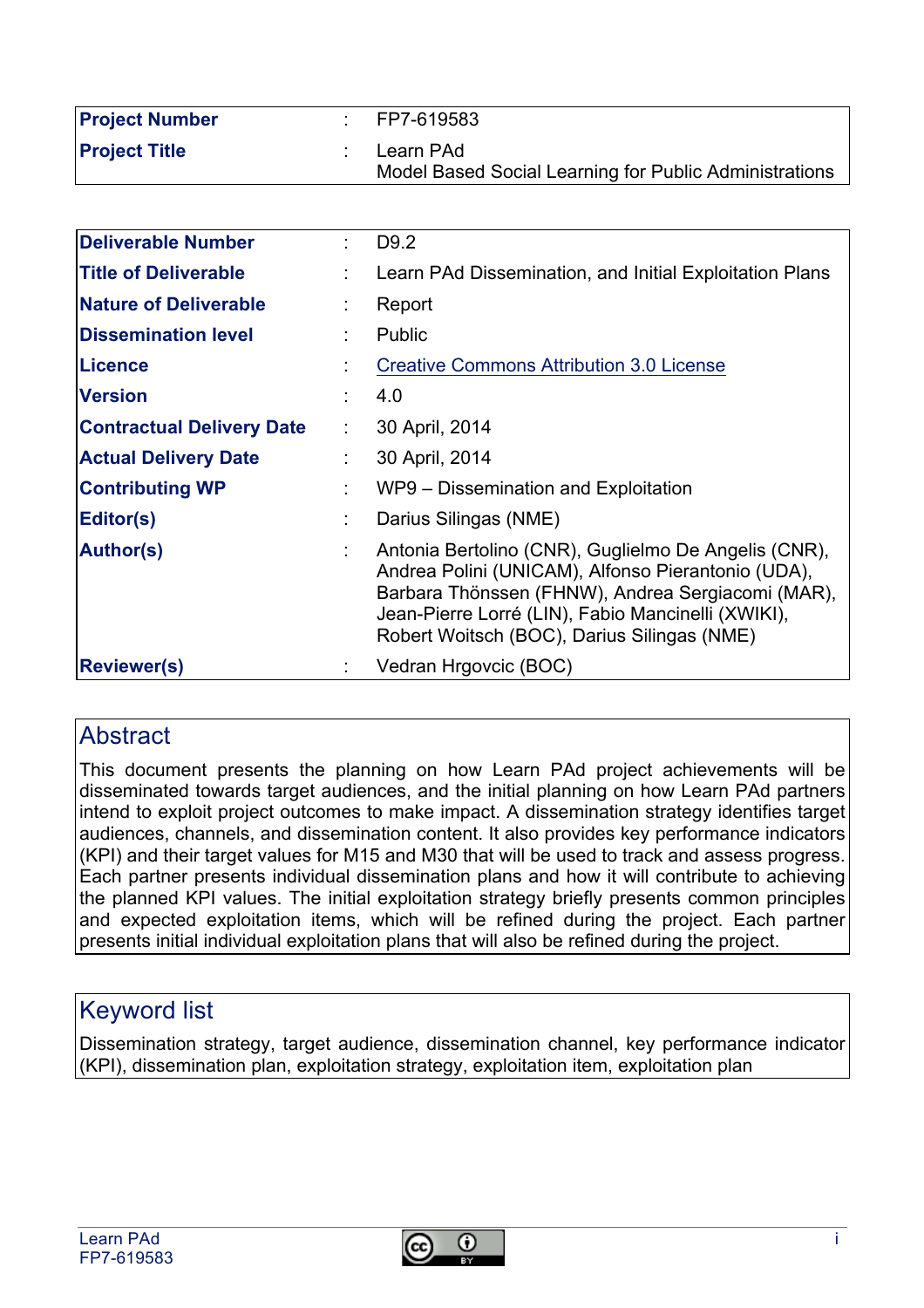## **Document History**

| <b>Version</b> | <b>Changes</b>                                                                                                                                                                                                                       | <b>Author(s)</b>                                                                                                                                                                                                                                   |
|----------------|--------------------------------------------------------------------------------------------------------------------------------------------------------------------------------------------------------------------------------------|----------------------------------------------------------------------------------------------------------------------------------------------------------------------------------------------------------------------------------------------------|
| 0.1            | Outline suggested                                                                                                                                                                                                                    | Darius Silingas (NME)                                                                                                                                                                                                                              |
| 1.0            | Common strategies for dissemination<br>and exploitation activities provided,<br>individual dissemination and<br>exploitation plans contributed by each<br>partner, a draft version for review<br>prepared after consolidation effort | Darius Silingas (NME), Guglielmo<br>De Angelis (CNR), Andrea Polini<br>(UNICAM), Alfonso Pierantonio<br>(UDA), Barbara Thönssen (FHNW),<br>Andrea Sergiacomi (MAR), Jean-<br>Pierre Lorré (LIN), Fabio Mancinelli<br>(XWIKI), Robert Woitsch (BOC) |
| 2.0            | The content transferred to the formal<br>document format, review notes<br>addressed, version for QA review                                                                                                                           | Darius Silingas (NME)                                                                                                                                                                                                                              |
| 3.0            | QA notes addressed, Final version<br>ready                                                                                                                                                                                           | Darius Silingas (NME)                                                                                                                                                                                                                              |
| 4.0            | N.A.                                                                                                                                                                                                                                 | Darius Silingas (NME)                                                                                                                                                                                                                              |

## **Document Review**

| <b>Review</b>      | <b>Date</b>          | Ver. | <b>Reviewers</b>           | <b>Comments</b>                                                      |
|--------------------|----------------------|------|----------------------------|----------------------------------------------------------------------|
| <b>ToC</b>         | 12<br>March,<br>2014 | 0.1  | Vedran Hrgovcic<br>(BOC)   | Outline approved,<br>recommendations for writing<br>content provided |
| <b>Draft</b>       | 16 April,<br>2014    | 1.0  | Vedran Hrgovcic<br>(BOC)   | Content OK, recommendation to<br>adopt formal document structure     |
| Internal           | 24 April,<br>2014    | 2.0  | Antonia Bertolino<br>(CNR) | Minor improvement suggestions                                        |
| Candidate<br>Final | 28 April,<br>2014    | 3.0  | All                        | Approved for delivery                                                |

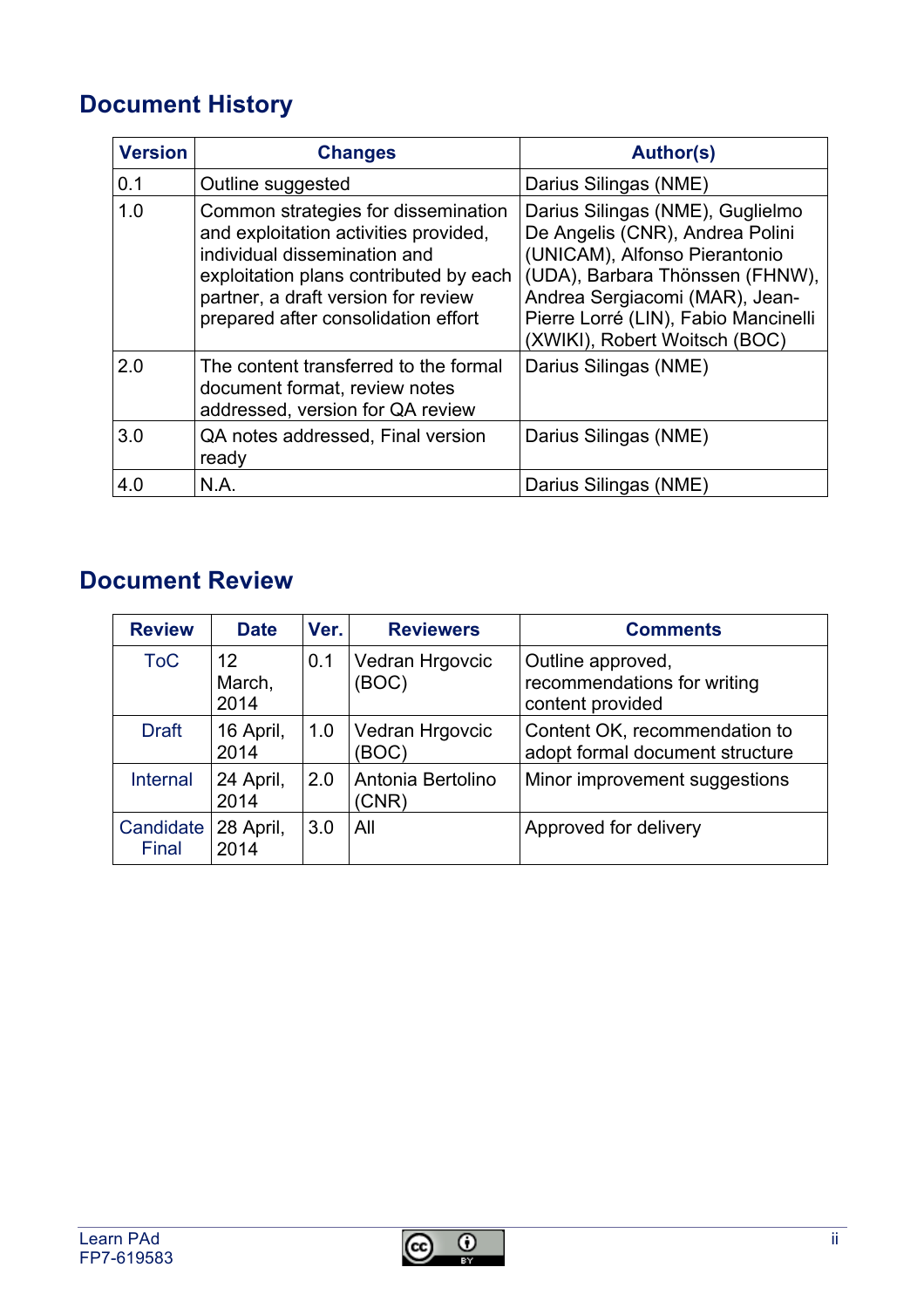## **Glossary, acronyms & abbreviations**

| <b>Item</b>   | <b>Description</b>                                                                  |  |  |  |
|---------------|-------------------------------------------------------------------------------------|--|--|--|
| <b>BOC</b>    | <b>BOC Asset Management GmbH</b>                                                    |  |  |  |
| <b>BPM</b>    | <b>Business Process Management</b>                                                  |  |  |  |
| <b>CISIS</b>  | Interregional Centre for Informative Statistical and Geographical<br><b>Systems</b> |  |  |  |
| <b>CMMN</b>   | Case Management Model and Notation                                                  |  |  |  |
| <b>CMS</b>    | <b>Content Management System</b>                                                    |  |  |  |
| <b>CNR</b>    | Consiglio Nazionale delle Ricerche                                                  |  |  |  |
| Dx.x          | Learn PAd Deliverable                                                               |  |  |  |
| EC            | <b>European Commission</b>                                                          |  |  |  |
| eCH           | Swiss association for e-government standards                                        |  |  |  |
| EI            | <b>Exploitation Item</b>                                                            |  |  |  |
| <b>ESB</b>    | <b>Enterprise Service Bus</b>                                                       |  |  |  |
| <b>FHNW</b>   | University of Applied Sciences and Arts Northwestern Switzerland                    |  |  |  |
| <b>ICT</b>    | Information and Communication Technology                                            |  |  |  |
| <b>KPI</b>    | Key Performance Indicator                                                           |  |  |  |
| LIN           | <b>LINAGORA GSO</b>                                                                 |  |  |  |
| <b>MAR</b>    | <b>Regione Marche</b>                                                               |  |  |  |
| <b>NME</b>    | No Magic Europe                                                                     |  |  |  |
| <b>OMG</b>    | <b>Object Management Group</b>                                                      |  |  |  |
| <b>OSS</b>    | Open Source Software                                                                |  |  |  |
| <b>PA</b>     | <b>Public Administration</b>                                                        |  |  |  |
| R&D           | <b>Research and Development</b>                                                     |  |  |  |
| <b>UDA</b>    | University of L'Aquila                                                              |  |  |  |
| <b>UNICAM</b> | University of Camerino                                                              |  |  |  |
| <b>WPx</b>    | Work package                                                                        |  |  |  |
| <b>XWIKI</b>  | <b>XWiki SAS</b>                                                                    |  |  |  |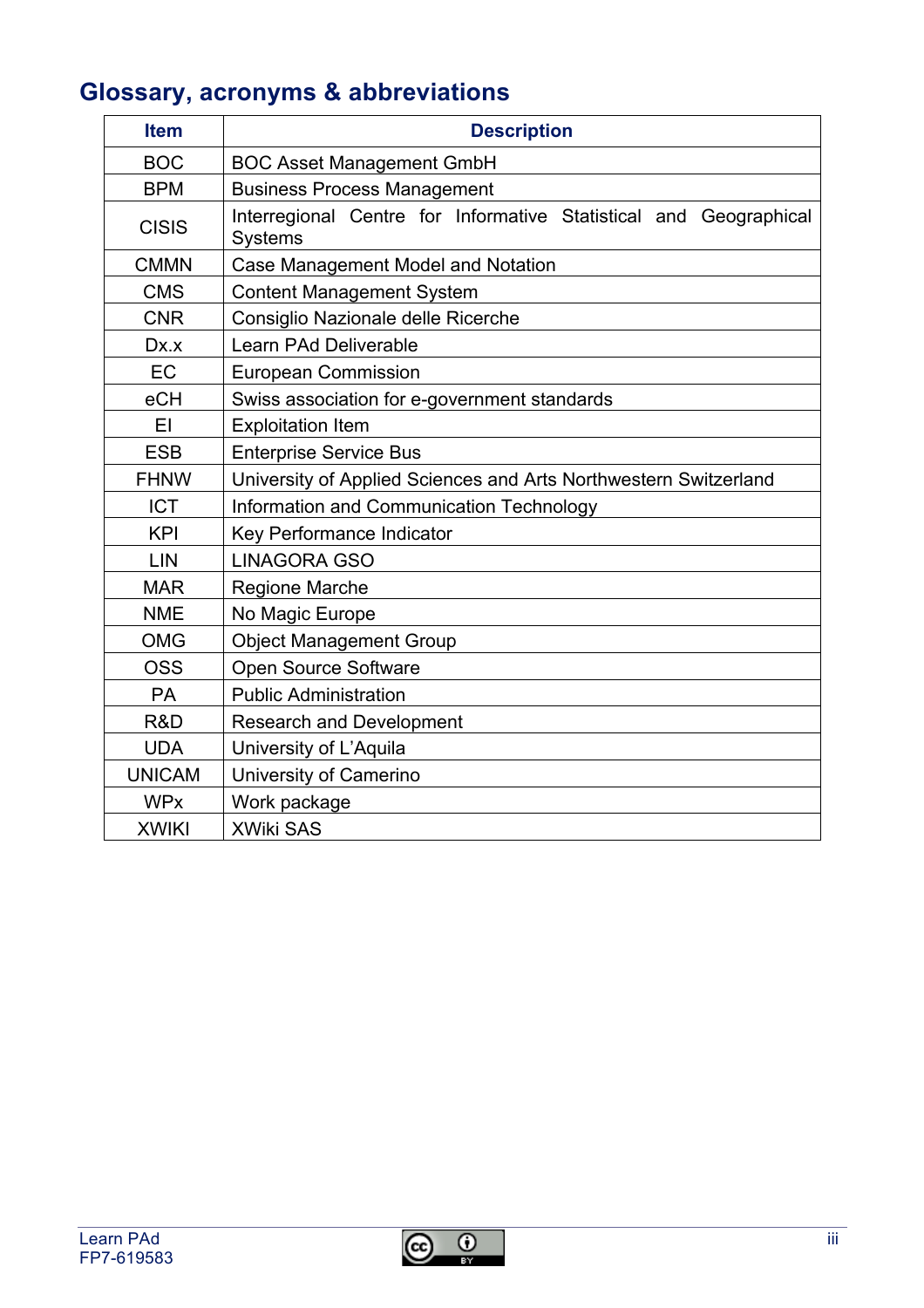## **Table of Contents**

| 2. |  |
|----|--|
| 3. |  |
|    |  |
|    |  |
|    |  |
|    |  |
|    |  |
|    |  |

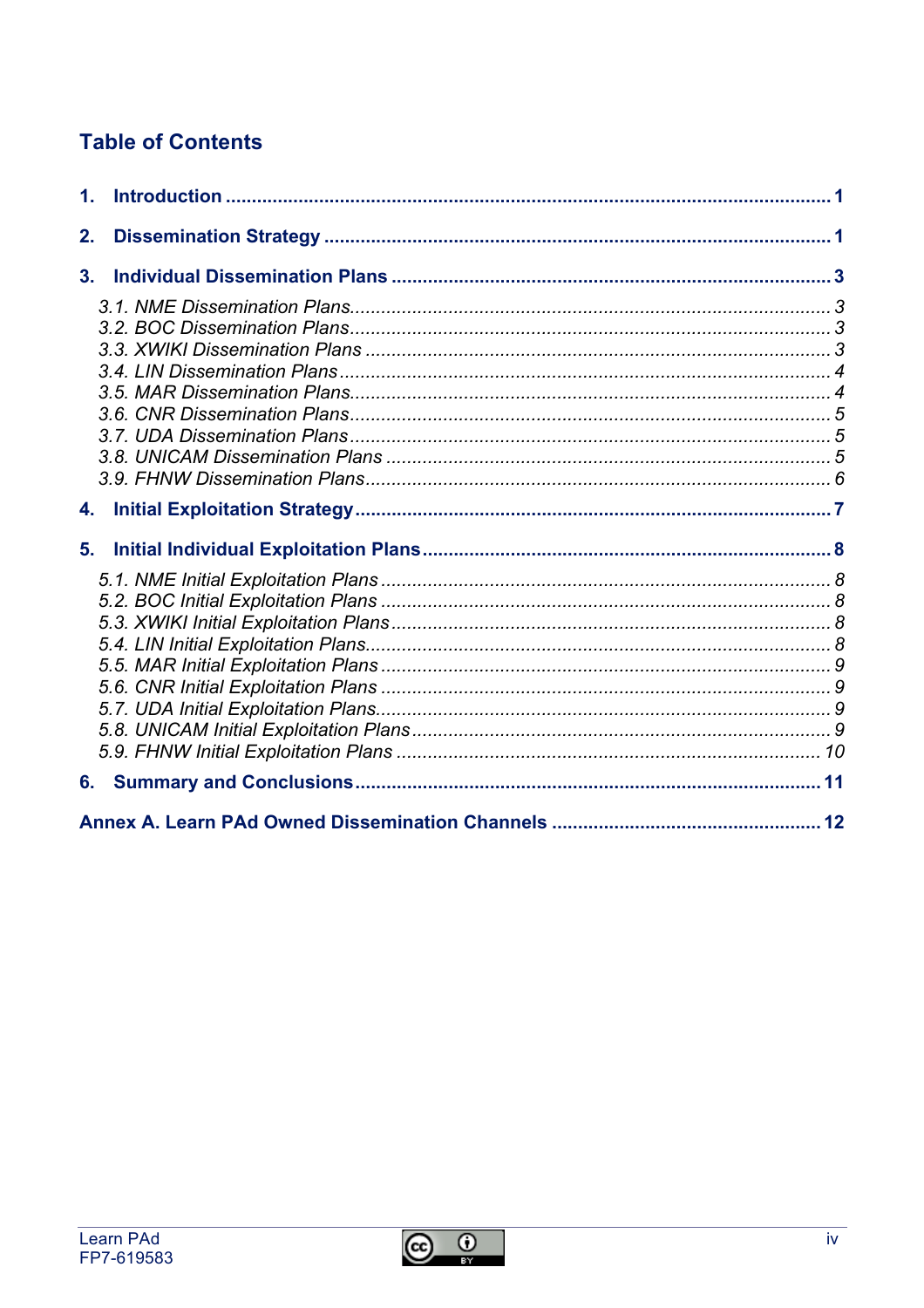### **1. Introduction**

This document presents the planning on how Learn PAd project achievements will be disseminated towards the target audiences, and the initial planning on how Learn PAd partners intend to exploit project outcomes in order to reach the estimated impacts. The dissemination achievements will be assessed and reported in deliverables D9.3 (due at M15) and D9.6 (due at M30), while the final revised exploitation plan will be presented in deliverable D9.7 (due at M30).

#### **2. Dissemination Strategy**

Learn PAd takes a proactive and continuous approach on communicating project results towards the target audiences via various channels using dissemination content that is adjusted to a specific channel and its access audience(s).

Learn PAd will disseminate to the following target audiences, which may benefit from Learn Pad results:

- **Public administrations** (PAs) adopt a better learning solution leading towards service effectiveness, efficiency, and agility;
- **Large business organizations** adopt a better learning solution leading towards service effectiveness, efficiency, and agility (similar to PAs);
- **e-Learning product vendors** adopt model-based approaches in their product development and deployment;
- **Modelling product vendors** exploit use of models for e-learning purposes;
- **Consultants (BPM and e-Learning)** adopt ideas and tools in service offerings;
- **Universities** adopt Learn PAd ideas and tools in education, especially in interdisciplinary courses.

Learn PAd will use the following channels to access the target audiences:

- **Project website** a home to Learn PAd project and an entry point to all Learn PAd dissemination content;
- **Media** a channel for the most significant project news (project launch, project close out, and intermediate milestones/achievements);
- **Social networks** Learn PAd will use Twitter, LinkedIn, and SlideShare as the main social networks to communicate project results and attract external audience;
- **Conferences** Learn PAd aims to present and publish at relevant academic and practitioner conferences oriented to business process management, public administration services, and organizational learning;
- **Research journals** Learn PAd aims to publish in top-tier journals oriented to business process management, public administration services, and organizational learning;
- **Standardization bodies** (OMG) use project insights and produced examples to improve modelling languages.

On a regular basis, Learn PAd will communicate the following content via the foreseen channels:

• **Project news** (website, media, social networks);

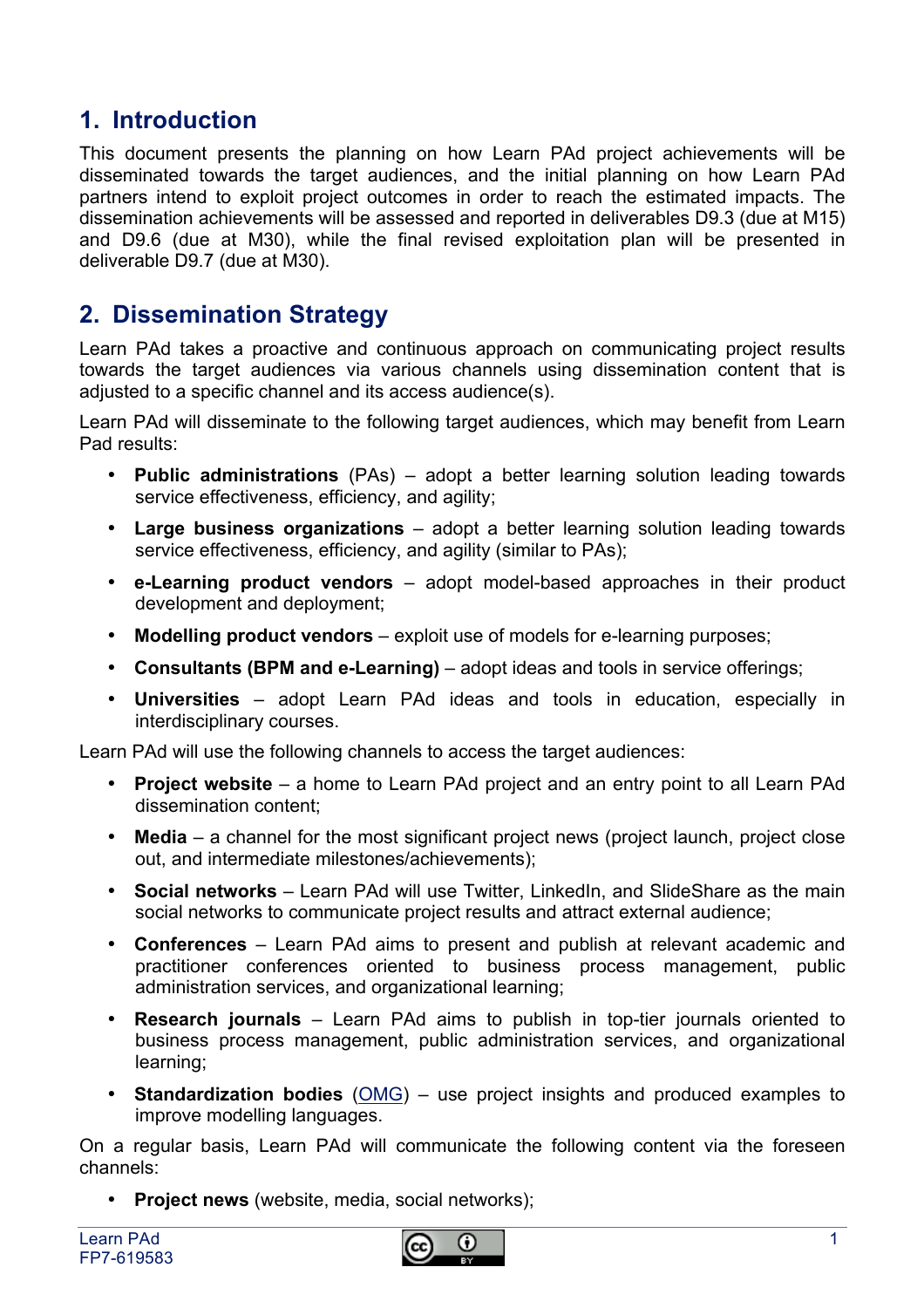- **Project insights, ideas, and discussions** (social networks, standardization bodies);
- **Project work examples** (website, social networks);
- **Project deliverables** (website, social networks);
- **Papers and presentations** (conferences, journals, website).

Learn PAd dissemination performance will be assessed and reviewed in project management board meetings (each 6 months) and reported officially in deliverables in the middle of the project (D9.3 due M15) and at the end of the project (D9.6 due M30). The performance dashboard is given below.

| <b>Dissemination channel</b>    | <b>Key Performance Indicator (KPI)</b>                                              | <b>Target</b><br>at M15 | <b>Target</b><br>at M30                      |
|---------------------------------|-------------------------------------------------------------------------------------|-------------------------|----------------------------------------------|
| Project website                 | Unique visitors                                                                     | 2000                    | 5000                                         |
| Media                           | Number of international press<br>releases                                           | 2                       | 4                                            |
| Twitter                         | Tweets<br><b>Followers</b>                                                          | 500<br>50               | 1000<br>100                                  |
| LinkedIn                        | <b>Group Members</b><br><b>Interactive Discussions</b>                              | 60<br>30                | 100<br>50                                    |
| SlideShare                      | <b>Shared Presentations</b><br>Views (accumulated)                                  | 5<br>1000               | 10<br>3000                                   |
| Academic conferences            | Papers<br>Keynotes<br>Co-organized workshops<br>Attendees in co-organized workshops | 8<br>$\mathbf{0}$<br>0  | 16<br>$\overline{2}$<br>$\overline{2}$<br>50 |
| <b>Practitioner conferences</b> | Presentations                                                                       | 3                       | 8                                            |
| Research journals               | <b>Scientific Papers</b>                                                            | 1                       | 4                                            |
| Standardization bodies (OMG)    | Presentations                                                                       |                         | $\overline{2}$                               |

#### **Table 1: Dissemination performance dashboard**

Learn PAd partners will contribute to those dissemination activities that are most suitable to their profile. The academic partners (CNR, UDA, UNICAM, FHNW) will focus on dissemination in academic conferences and journals. Business partners (NME, BOC, LIN, XWIKI) will focus on practitioner-oriented dissemination. Public administration partner MAR will disseminate project results at local and international public administration-oriented events. NME will lead social networking and CNR will manage Learn PAd website, but active contribution is expected from all the partners. The further section presents individual dissemination plans. To emphasize importance of dissemination and exploitation in order to make a real impact, Learn PAd introduced a management role of Exploitation Leader who is responsible for establishing and realizing dissemination and exploitation strategies and

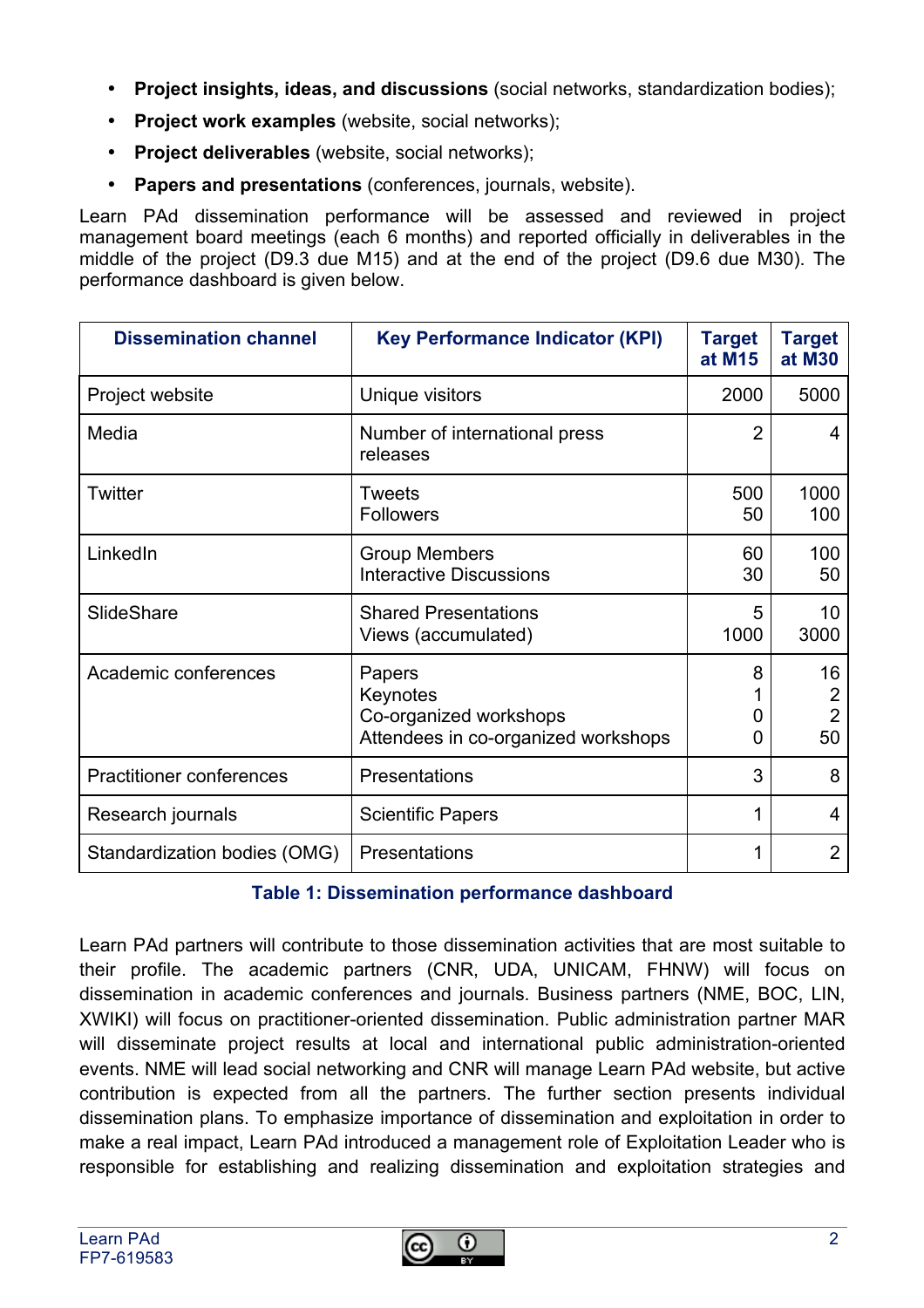coordinating activities of WP8 and WP9 as well as receiving items for dissemination and exploitation from R&D work packages.

## **3. Individual Dissemination Plans**

#### **3.1. NME Dissemination Plans**

As a leader of WP9, NME will play a dominant role in Learn PAd dissemination. It will coordinate overall dissemination activities as well as actively contribute to the dissemination activities itself. NME is going to lead Learn PAd dissemination in social networks. It will create Twitter, LinkedIn, and SlideShare accounts and leverage its relationships with existing social network communities to attract followers and members. NME is also planning to perform other dissemination activities that will contribute towards achieving foreseen KPIs:

- 200 tweets at Twitter:
- 10 discussions at LinkedIn:
- 2 presentations at SlideShare;
- 4 presentations at practitioner events (BPM in Practice, BPM Europe, No Magic World Conference and others);
- 2 presentations at OMG.

NME will also contribute activities that will help to achieve other foreseen KPIs and will collaborate with business partners in preparing and disseminating Learn PAd whitepapers, and collaborate with academic partners in preparing and publishing academic papers.

#### **3.2. BOC Dissemination Plans**

As a Learn PAd business partner, BOC will contribute to implementation of the overall dissemination strategy by focusing on:

- Active discussions on the project LinkedIn group with focus on the BOC core competences;
- BOC has a long history of active participations at the scientific and industrial events and conferences, and thus is aiming to produce up to 2 publications concerned with the results achieved in the first period (until M15);
- BOC is looking forward also to promoting the project at the regular BOC strategic partner conference (taking place every two years) and other co-organized events;
- BOC will lead and coordinate the writing of the Business-oriented Learn PAd whitepaper (D9.4).

#### **3.3. XWIKI Dissemination Plans**

XWIKI will contribute to achieving the foreseen dissemination KPIs in the following way:

- Writing blog articles on the XWiki company website that describe project activities and link to the project website:
	- 5 articles for M15, redirecting at least 200 unique visitors on the Learn PAd website over the period;
	- $\circ$  5 more articles for M30, with similar expectations in terms of unique visitors redirected.
- Contribute to animate the Twitter feed: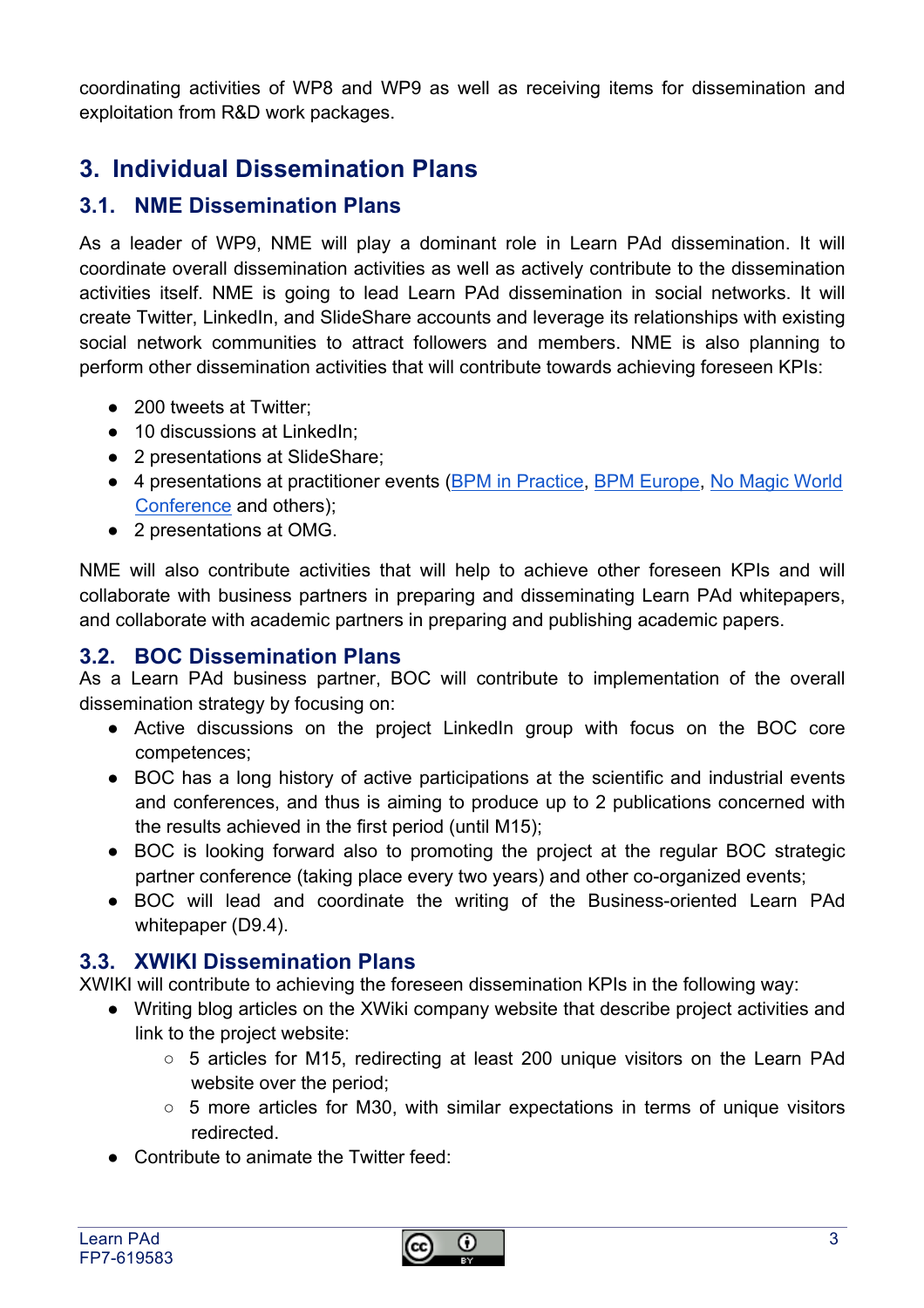- Proposing at least 2 tweets per month which are then retweeted with our business and personal accounts in order to gain followers and unique visitors to the project website.
- Contribute to animate the Slideshare account:
	- At least 1 presentation for M30.

#### **3.4. LIN Dissemination Plans**

LIN participates regularly as a sponsor in industrial open-source events all around the world (Salon Linux, OSCON, CloudExpo, etc.) and plan to use this channel in order to promote the results obtained in the Learn PAd project. LIN will also contribute to research and industrial publications in Internet technical journals such as InfoQ or SOAWorld for example. LIN also considers contributing technical publications dedicated to BPM and PA sectors.

LIN plans to directly contribute the following dissemination achievements:

- 2 industrial publications;
- 4 presentations at industrial fairs.

LIN will also contribute to animate the Twitter feed by producing tweets that can then be retweeted by LIN corporate and research twitter accounts as well as by LIN team participating to the project.

#### **3.5. MAR Dissemination Plans**

MAR will disseminate the results of Learn PAd focusing on local and international public administration-oriented events; at the same time it will contribute to the dissemination in social networks.

Regarding public administration-oriented events, MAR will target the following possibilities:

- Working groups MAR will spread the project knowledge in national and international e-government working group organized by "Agenzia per l'Italia Digitale" and CISIS (interregional centre for informative statistical and geographical systems).
- Networking MAR participates to national and international best practice network. The project is focused also on the provision of better public services and is deeply aligned with the objectives pursued by the European Digital Agenda, so the network ePractice.eu will be an additional dissemination channels for Learn PAd.
- Newspaper, opinion forums and newsletters MAR will continue writing newspaper articles, participating in questionnaires, newsletters and opinion forums of several institutions, administrations and companies in order to spread the concept of learning by process and good practices that have been carried out in administrations and training schools at a local level thanks to the participation at the project.
- Internal dissemination many of the people involved in the Learn PAd project will teach at MAR courses. Internal seminars, workshops and special events will be arranged in 2014 and beyond, where the technologies and prototypes developed in Learn PAd will be used to have students develop and test applications.

MAR plans to directly contribute the following dissemination achievements:

- 2 presentations at practitioner conferences;
- 20 posts in Twitter;
- 2 discussions at LinkedIn:
- 2 presentations at SlideShare.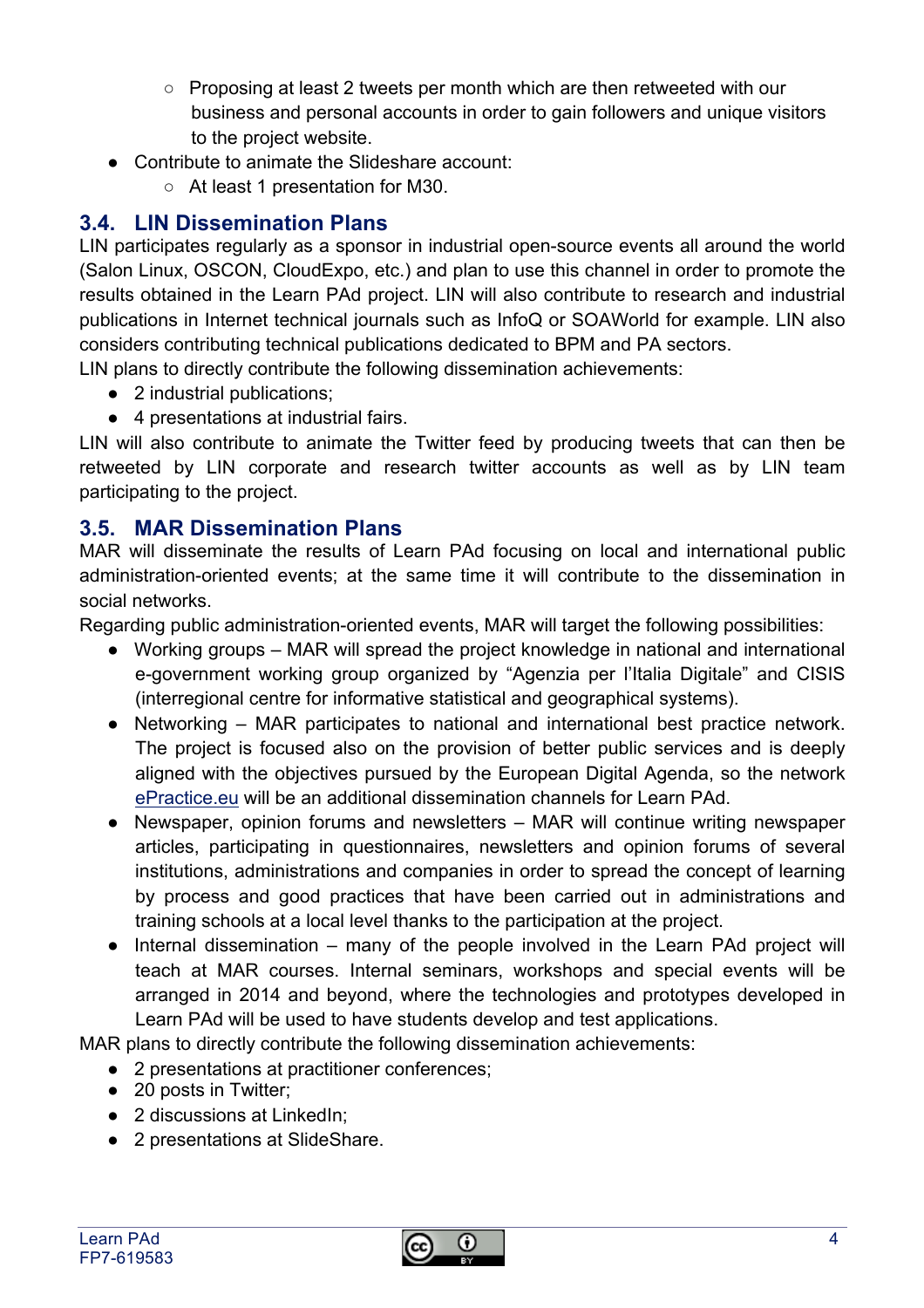#### **3.6. CNR Dissemination Plans**

As an academic partner, CNR will contribute to disseminate project achievements both in scientific and divulgation events. In particular, CNR intends perform the following actions:

- Events Participation CNR will present the main RTD results at appropriate European and International events (outside of Europe) such as Conferences, Fairs, and Congresses.
- $\bullet$  Events Organization CNR will foster the organization of national and international events (such as workshop, tutorial, or discussion forums) where to promote the discussion on the topics covered and results achieved within the Learn PAd project.
- Research papers there are several different communities that will be highly impacted by the project results. CNR will mainly address the communities of software engineering, formal verification, testing, and monitoring. Among the targeted venues and journals are: Journal of System and Software; Transactions on Software Engineering; International Conference on Software Engineering (ICSE); International Conference on Software Testing (ICST); International Requirements Engineering Conference (RE); International Symposium of Formal Methods (FM). In addition, CNR will also contribute disseminating the results of the Learn PAd projects targeting specific events on e-learning that both the EC and the international communities will organize, as well as in the relevant social networks.

CNR plans to directly contribute the following dissemination achievements (some of the papers targeted below will likely be in cooperation with other partners):

- 4 papers at conferences or workshops;
- 1 paper in scientific journal;
- 1 paper in high-circulation magazine;
- 1 co-organized workshop:
- 2 presentations in SlideShare;
- 20 tweets at Twitter.

Finally, in its role of project coordinator, CNR will also push and pursue the overall dissemination of project results, supporting the Dissemination and Exploitation leader (NME) and will present overall project achievements in keynotes and panels:

- at least 1 keynote in conference or workshop;
- at least 1 panel contribution.

#### **3.7. UDA Dissemination Plans**

As an academic partner, UDA plans to disseminate the project results by submitting research papers to internationally recognized conferences and journals, and by participating to scientific events. More in detail, UDA intends to pursue

- 4 papers at conferences/workshops;
- 2 papers in journals;
- 50 tweets;
- 2 presentations on SlideShare.

In addition, UDA will design and implement a Content Management System (CMS) for the website of the project and promote it through the social networks.

#### **3.8. UNICAM Dissemination Plans**

UNICAM plans to disseminate the results of Learn PAd submitting research works to international academic conferences and journals, as well as participating in scientific events.

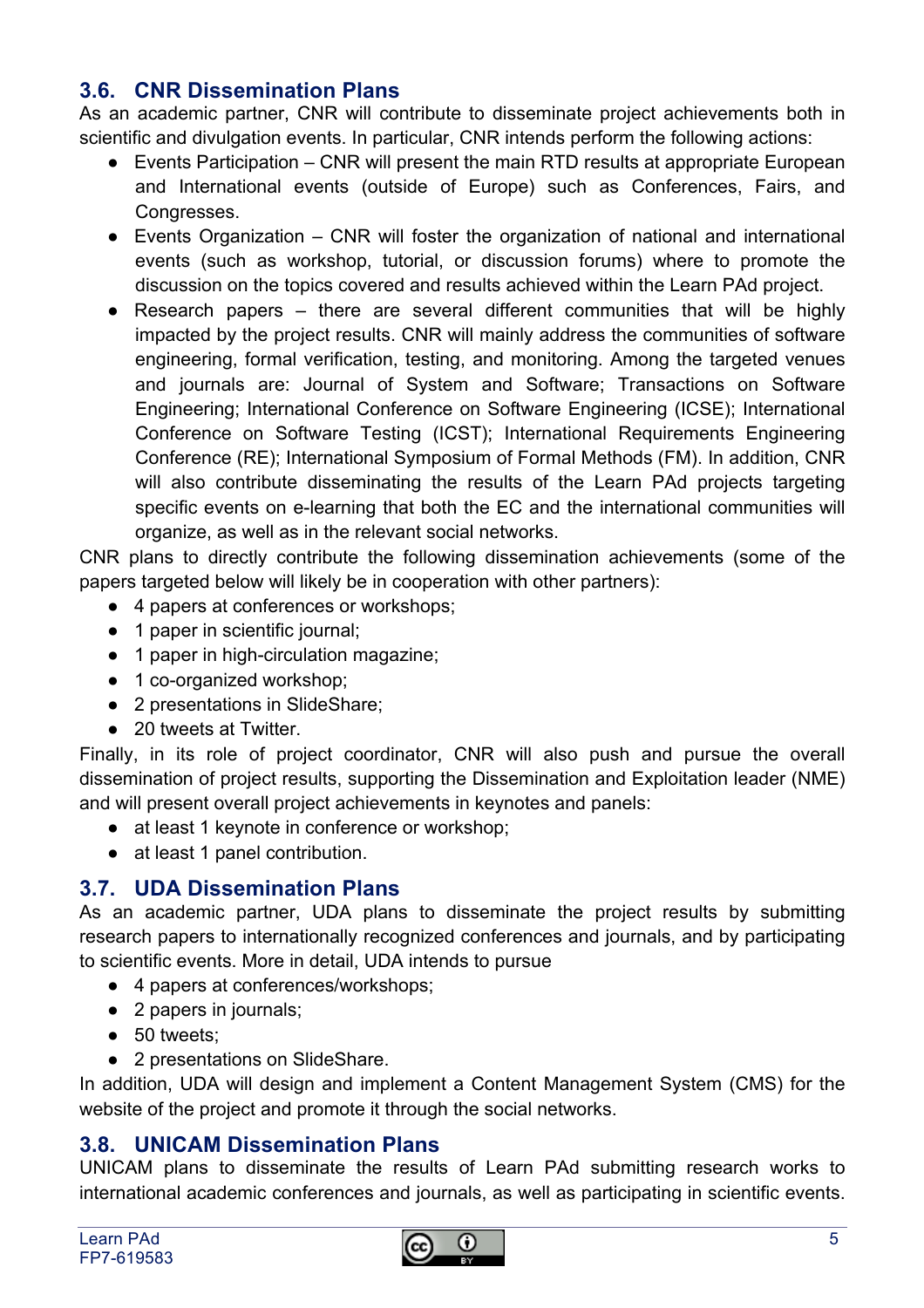Moreover, UNICAM intends to present the results of the project to the policy makers at the Italian national level participating to the events related to the introduction of ICT systems in the PA. Finally, UNICAM will contribute to the dissemination of Learn PAd achievements using the social networks.

UNICAM plans to directly contribute the following dissemination achievements:

- 4 papers at conferences/workshops;
- 2 scientific papers published in journal;
- 2 presentations to national events in the area of ICT for the PA;
- 1 co-organized workshops:
- 4 attendees in co-organized workshops;
- 100 tweets:
- 4 presentations on SlideShare.

#### **3.9. FHNW Dissemination Plans**

FHNW plans to disseminate project results mainly via scientific contributions to international conferences and/or journals. FHNW will also promote the project results via standardization consortia, such as OMG, and associations such as eCH (a Swiss association for egovernment standards) in which FHNW members are active. Here, FHNW will ensure that project results in the area of (meta) modelling find their way into the appropriate standards that are currently under development (e.g. CMMN, Case Management Model and Notation). Finally, FHNW will use their regular presence at trade fairs and other industry events to disseminate project results among practitioners in the field.

FHNW plans to directly contribute the following dissemination achievements:

- 4 papers at conferences/workshops;
- 1 Scientific Paper published in journal;
- 2 presentations at national events in the area of eGovernance for the PA;
- ongoing contributions on the topics of Learn PAd in the Swiss forums eCH-PBMNforum and eCH Forum zur Verwaltungsmodernisierung;
- 1 organized workshop on the ICES 2014, hosted by FHNW;
- 4 presentations on SlideShare.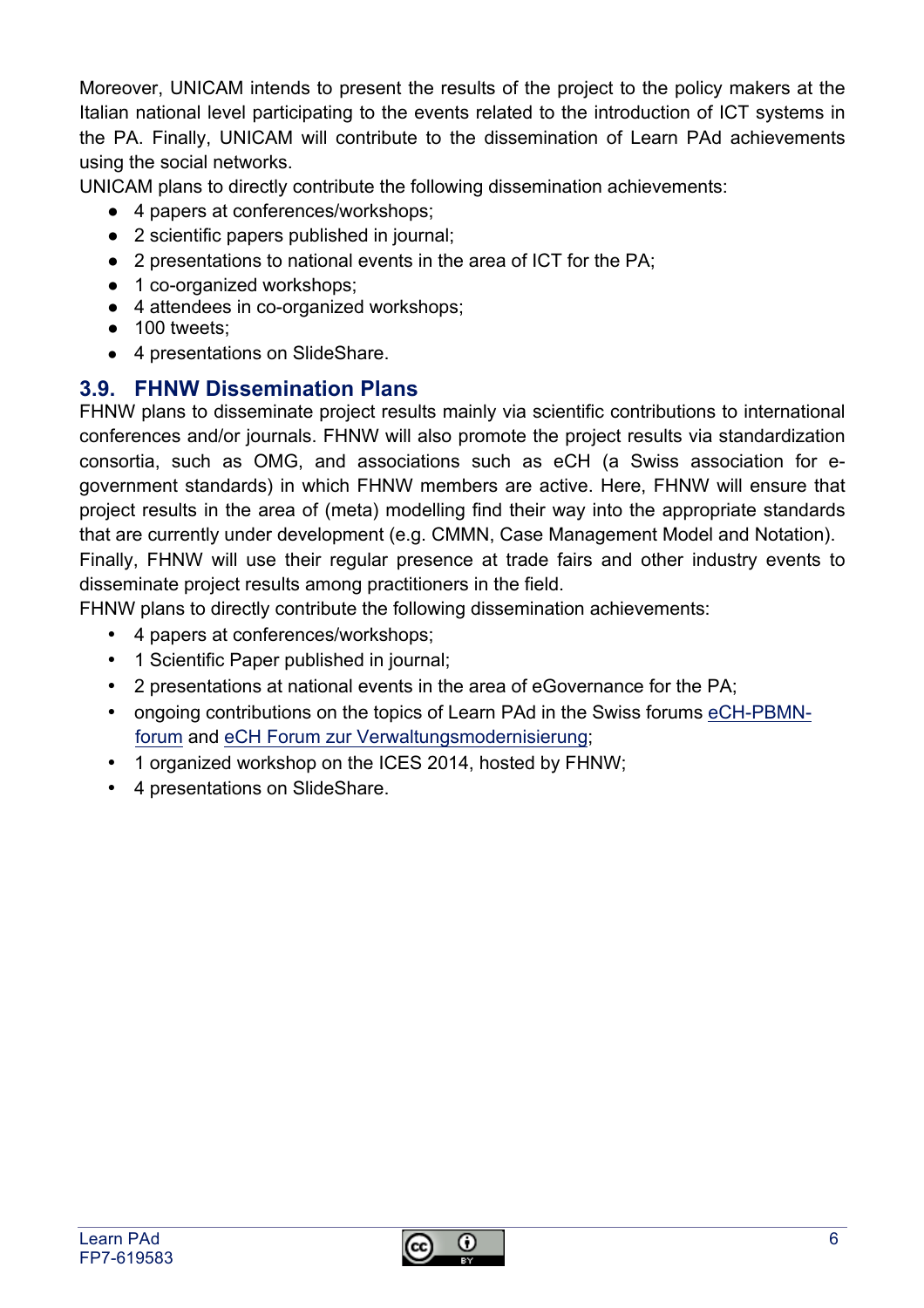## **4. Initial Exploitation Strategy**

While exploitation potential will highly depend on the results of the project, this document presents just an initial exploitation strategy and initial intentions of Learn PAd partners to leverage exploitation items resulting from Learn PAd in their business.

Preliminary, Learn PAd identifies the following broad exploitation item categories:

- **Learn PAd process** the process of creating and evolving business process modeldriven knowledge base and using it for learning purposes. In principle, the process can be exploited as a concept with a completely different software solution.
- **Learn PAd platform architecture** the architecture of Learn PAd can be exploited to build a custom software solution supporting the needs of a particular organization and reusing just some (or even none) of Learn PAd software components.
- **Learn PAd platform components** each software component using in Learn PAd platform can be exploited separately based on its functional capability, e.g. publishing business process models, simulating business process or assessing process knowledge.
- **Learn PAd whitepapers and case studies**  can be exploited to convince stakeholders from target audience (public administrations, vendors, etc.) to perform innovations driven by Learn PAd approach, potentially using services from some of Learn PAd partners.

Learn PAd envisions driving the exploitation of its open source software components using open source software (OSS) model. It is planned that the open source / open use platform could be customized and deployed not only within MAR or within the administrative departments at UNICAM, but also in other public administration organizations. It is also expected that open source Learn PAd components will need to be integrated with commercial products, specifically those providing e-learning, modelling, and business process management capabilities. Learn PAd expects that many public administration organizations already have a commercial BPMN-compliant tool for describing their business processes. Thus Learn PAd architecture will support easy integration with different software systems based on well-defined component interfaces that leverage standards such as **BPMN.** 

Learn PAd understands that success of an open source-driven exploitation highly depends on ability to build an active open source developers community and initiate needs for professional services on adopting this open source platform in business organizations. Learn PAd includes partners – XWIKI and LIN – who have a proven experience in succeeding with the OSS model, and it will rely on this expertise to replicate success in Learn PAd case.

Later on, the exploitation items will be defined with more granularly and with more detailed information such as software component definition, its license model, business cases, etc. The exploitation strategy and individual plans will be refined and finalized in D9.7, which is due at the end of the project (M30). The further section provides initial exploitation plans for all the partners.

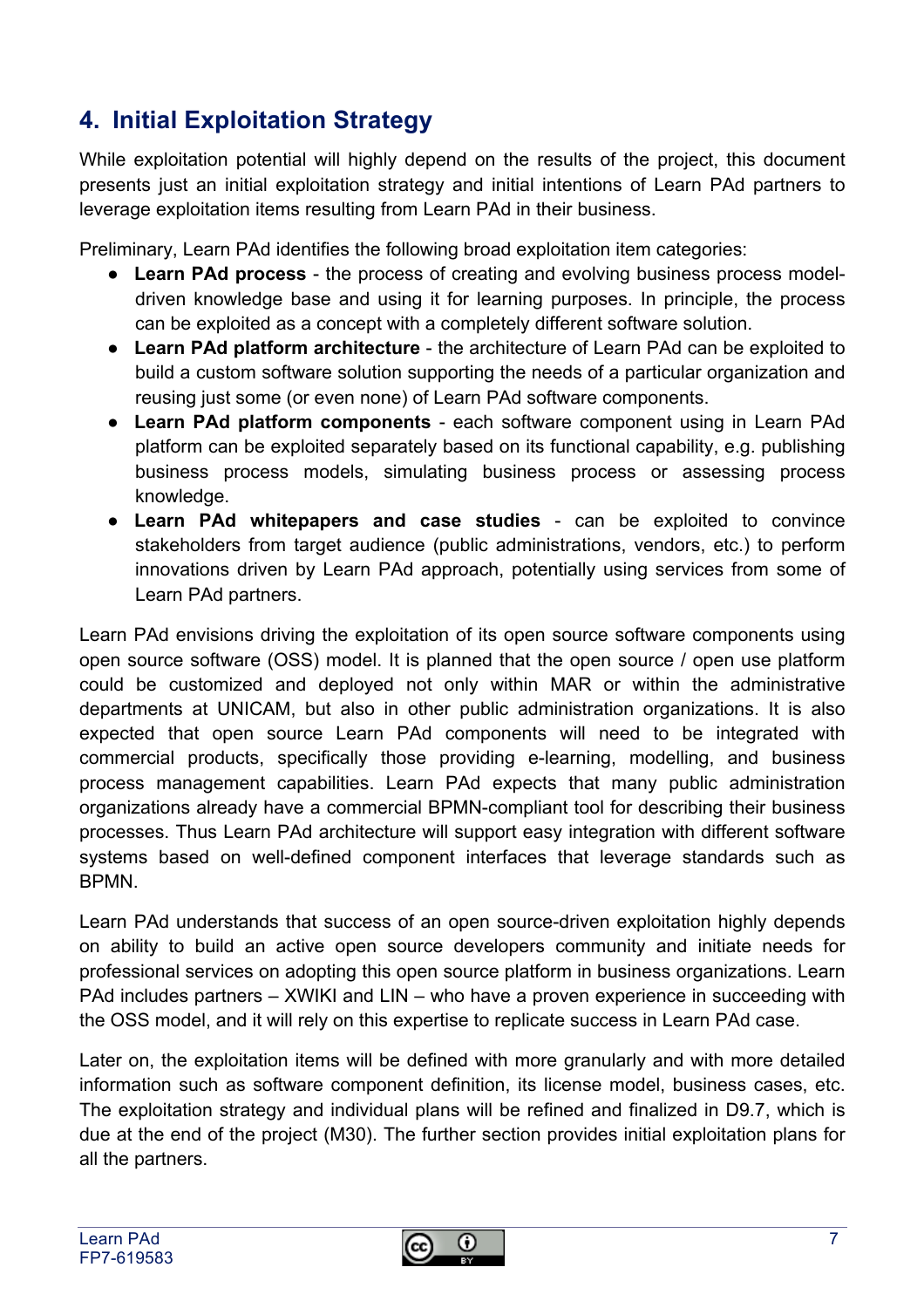## **5. Initial Individual Exploitation Plans**

#### **5.1. NME Initial Exploitation Plans**

NME is interested in exploiting Learn PAd outcomes in multiple ways:

- NME expects Learn PAd to deliver a solid success case of using BPMN to represent public administration services that could be used to convince other public administration organizations to implement a similar innovation at their side (exploit whitepapers and case studies);
- NME expects to integrate some of Learn PAd concepts, methodology, and software components in its Cameo Business Modeler product (exploit Learn PAd process, architecture, components);
- NME considers using Learn PAd approach for future development of their e-learning offerings (exploit Learn PAd process, architecture, components).

As a leader of WP9, NME will play an active role in coordinating exploitation activities during the project in order to realize the exploitation potential. The important Learn PAd management role of Exploitation Leader is assigned to Darius Silingas (NME).

#### **5.2. BOC Initial Exploitation Plans**

Individual exploitation plan of the BOC within the Learn PAd project is aligned with the overall exploitation strategy of the company where promising exploitation items will become candidates for the inclusion in existing or development of new add-ons for existing offerings. BOC will perform:

- Identification of the promising items out of the project results;
- Transformation of the project results into Exploitation Items (EI);
- Validation of the EI through the project partners (use cases);
- Presentation of the selected EI to the BOC management;
- Initial piloting and based on the acceptance rate inclusion in the offerings.

#### **5.3. XWIKI Initial Exploitation Plans**

XWiki is interested in exploiting Learn PAd outcomes in the following ways:

- Reuse the components that will be developed during the project lifespan in order to improve its OSS product (e.g., natural language and semantic analysis, quality evaluation techniques for content);
- Better understand the needs of PAs in order to investigate new business possibilities (e.g., proposing a solution targeted explicitly to knowledge base management in PAs).

#### **5.4. LIN Initial Exploitation Plans**

LIN main exploitation opportunities deal with the possibility of enhancing its OSS portfolio and increasing the awareness about its Petals ESB and BPM solutions.

LIN is currently focusing on the following target markets: e-government and telecommunication. Both of these sectors are now concerned by OSS social technologies and LIN plans to push Learn PAd results toward the customers that they already have in these markets in order to accelerate natural diffusion coming from the OSS channel. As the Learn PAd project is targeting civil servants users and applications, LIN is firmly convinced that this provides a real opportunity to develop a next generation BPM-based e-learning platform dedicated to civil servants and PAs.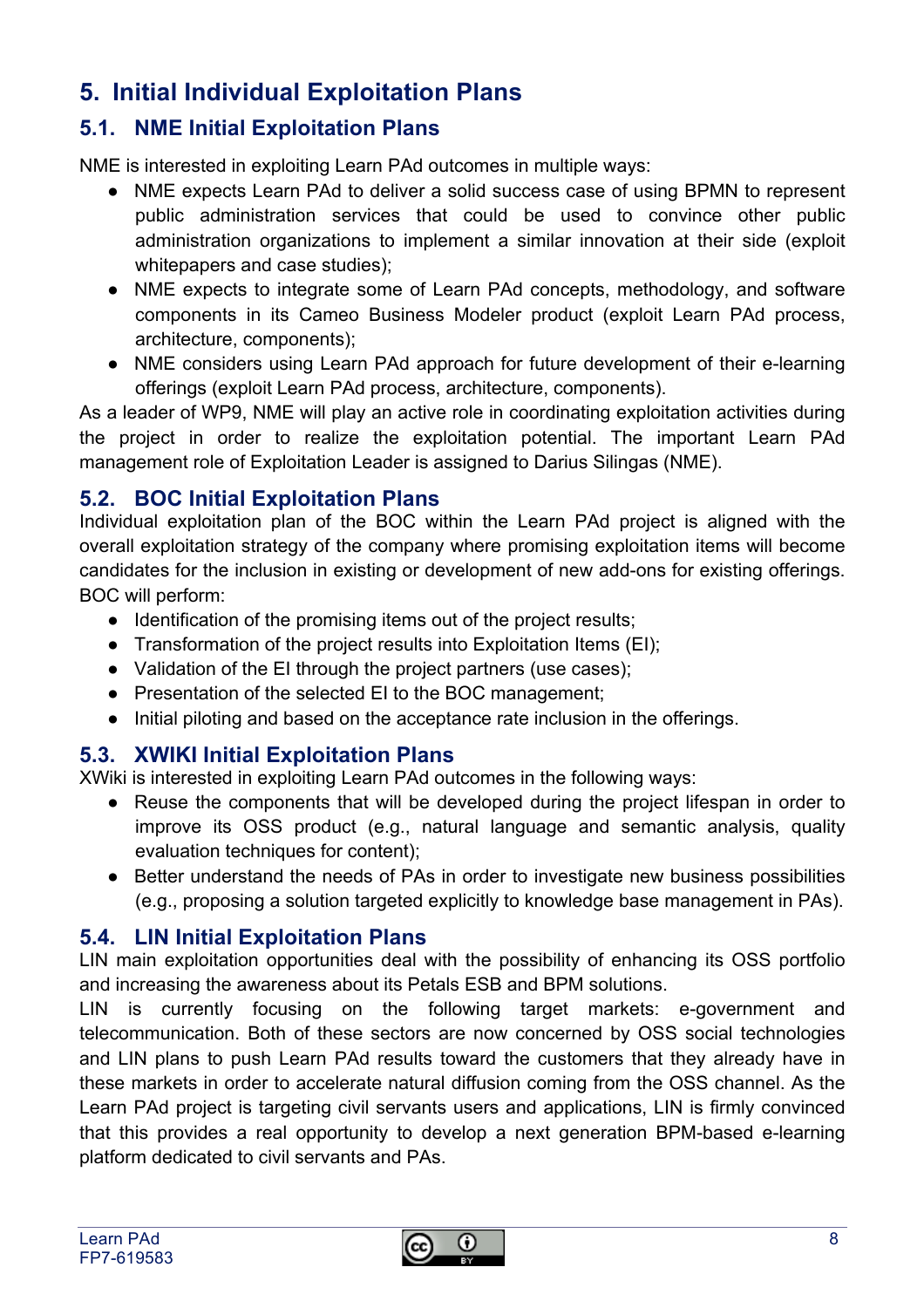LIN will thus exploit results of the Learn PAd project thanks to its open–source business model providing professional services such as training, consulting, support on open–source components.

#### **5.5. MAR Initial Exploitation Plans**

MAR will exploit the results of Learn PAd to consolidate its position at national and European levels in order to propose novel approach for PA employees to improve their services quality. A successful adoption of Learn PAd in learning of PA employees would be among the main topic taken by regulatory stakeholders. MAR is the project coordinator for an Italian project that aims at codifying PA processes and storing them in a national registry. The result of Learn PAd can complement the repository and could constitute components to integrate elearning functionality. MAR will support the Learn PAd platform at the national level to be adopted within other PA organizations.

#### **5.6. CNR Initial Exploitation Plans**

CNR will exploit the results of Learn PAd to remark its position as a leading expert in both software engineering and BPM communities. Therefore, CNR aims at enhancing its expertise in engineering both e-learning software systems, and business process-based scenarios. With reference to the competences involved, CNR aims at improving its expertise in modelling and validation of technology-enhanced learning systems. In particular, the fields mostly involved include formal verification; linguistic quality evaluation; model-based testing approaches, and monitoring. CNR intends to exploit the reputation and expertise acquired in such fields thanks to Learn PAd activity and results towards two main directions: at European level, to enlarge its network of co-operations and to foster new related follow-up projects in Horizon 2020; at national level, to provide guidance and consultancy to PAs who will be convinced to explore Learn PAd applicability into their departments. As a Government funded body, CNR is committed to collaborate with PAs and to provide technical and scientific support: therefore spreading and transferring Learn PAd results would perfectly fit with its mission.

#### **5.7. UDA Initial Exploitation Plans**

As an academic partner, UDA will exploit the results of Learn PAd in two ways. Firstly, within the model-driven engineering community, UDA will explore how e-learning can be beneficial for modelling development processes, especially, in domains that are difficult to formalize due to knowledge-intensive nature. Secondly, UDA will harness the results of the Learn PAd project towards the OSS market within the OSS community, which is built around the Riditt laboratory at UDA. In particular, UDA intends to collaborate with both the local PA and organizations providing software, tools, and services to them in order to accommodate such techniques for documenting existing and newly introduced processes.

#### **5.8. UNICAM Initial Exploitation Plans**

UNICAM plans to exploit the project results in order to reinforce and consolidate its position within the research community. Moreover, the various aspects considered by the project will permit to improve the contents of the courses taught at UNICAM in the area of BPM. Finally UNICAM will also foster the adoption of the Learn PAd platform within its offices in order to improve the learning process of its employees.

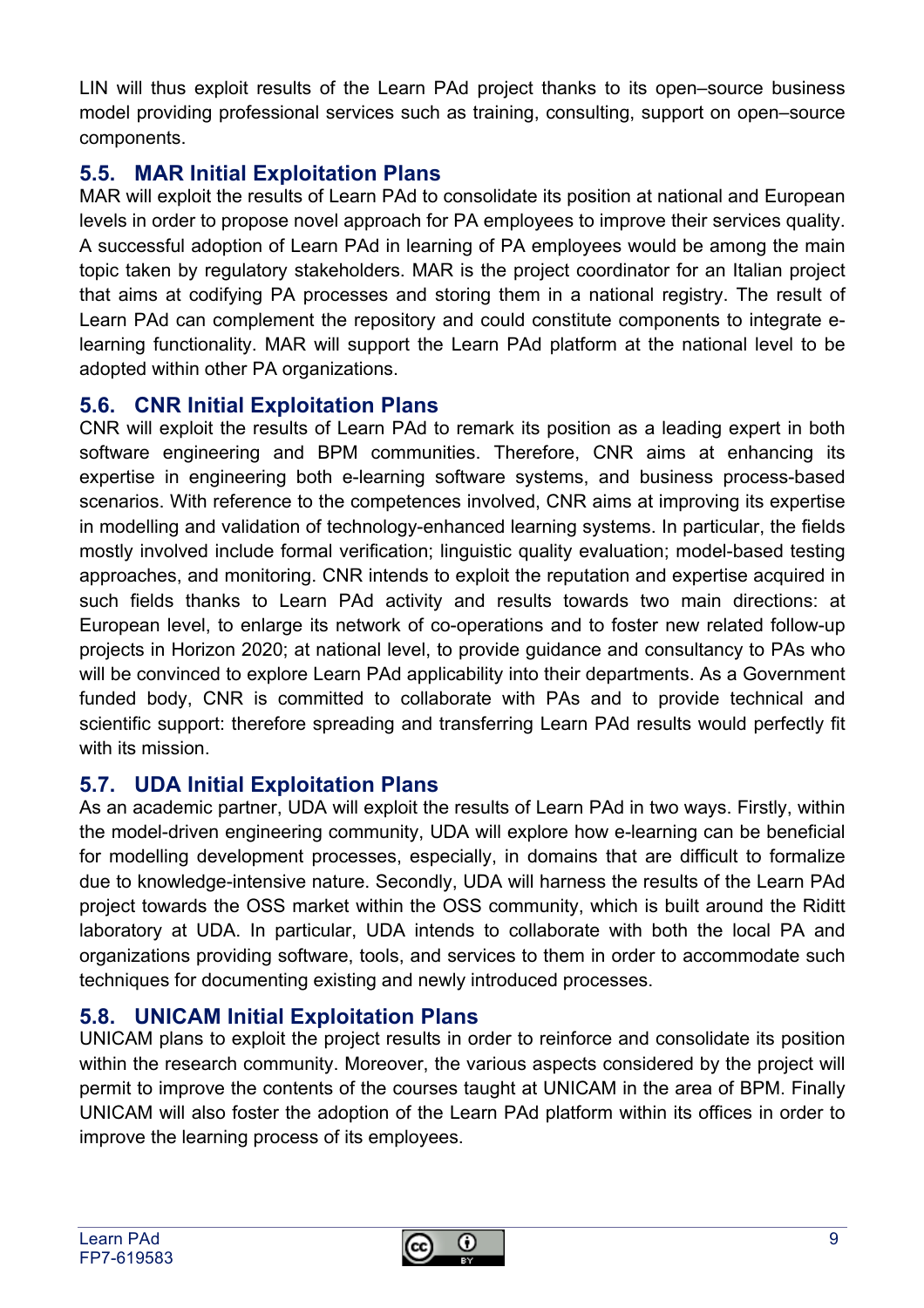#### **5.9. FHNW Initial Exploitation Plans**

FHNW plans to exploit the project results mainly in education: the project already has and will continue to trigger topics of Master theses. Furthermore, project results will be used to augment the contents taught in Bachelor and Master courses related to knowledge management and BPM.

Another major path of exploitation is the eCH initiative, to which FHNW maintains strong relationships and where project results can be brought into practice.

Finally, since FHNW (as most other partners) is aiming to participate in European funded projects also in the future, the prototypical solutions that are expected to be derived for the UNICAM use case (financial project reporting for European projects), as far as applicable to FHNW, will be transferred and used to increase speed and quality of reporting at FHNW.

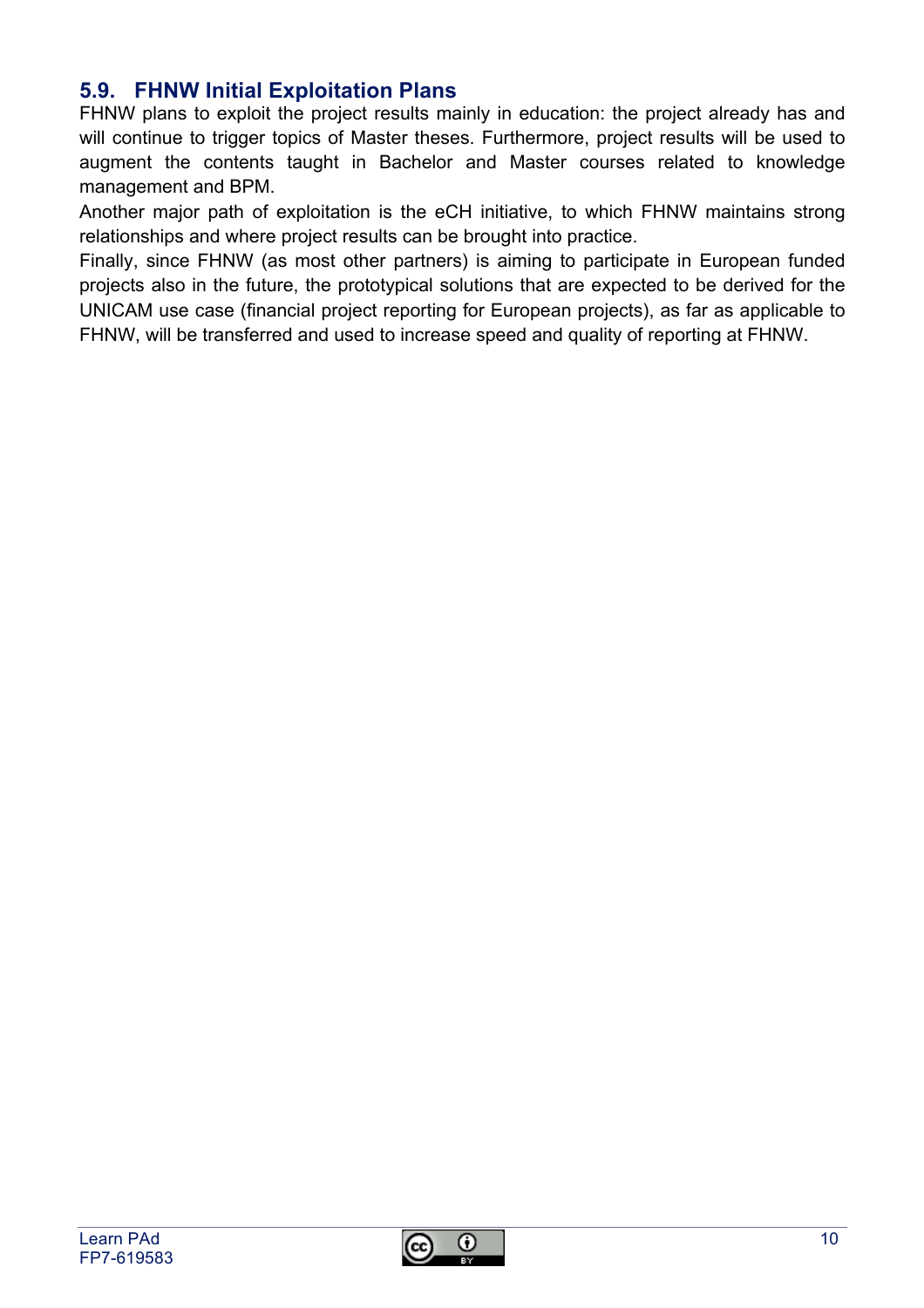## **6. Summary and Conclusions**

Learn PAd dissemination plans are well defined and include:

- A consistent strategy indentifying target audiences, channels, and dissemination content;
- KPIs for measuring dissemination achievements and target values for assessing the progress at M15 and M30;
- Individual dissemination plans for each partner clarifying on what will be their dissemination focus and how they will contribute to achieving dissemination targets.

Learn PAd exploitation plans are rough and focus on initial ideas and intentions – the potential for exploitation will re-assessed when projects deliverables and other results are available. The initial exploitation plans include:

- Broad categories of exploitation items;
- Software exploitation strategy adopting OSS principles in combination with commercial closed source solutions;
- Initial individual partner intentions to exploit Learn PAd results.

Learn PAd project introduced an important management role of Exploitation Leader, which is responsible for implementing and refining dissemination and exploitation strategies. This role was initially assigned to Darius Silingas (NME).